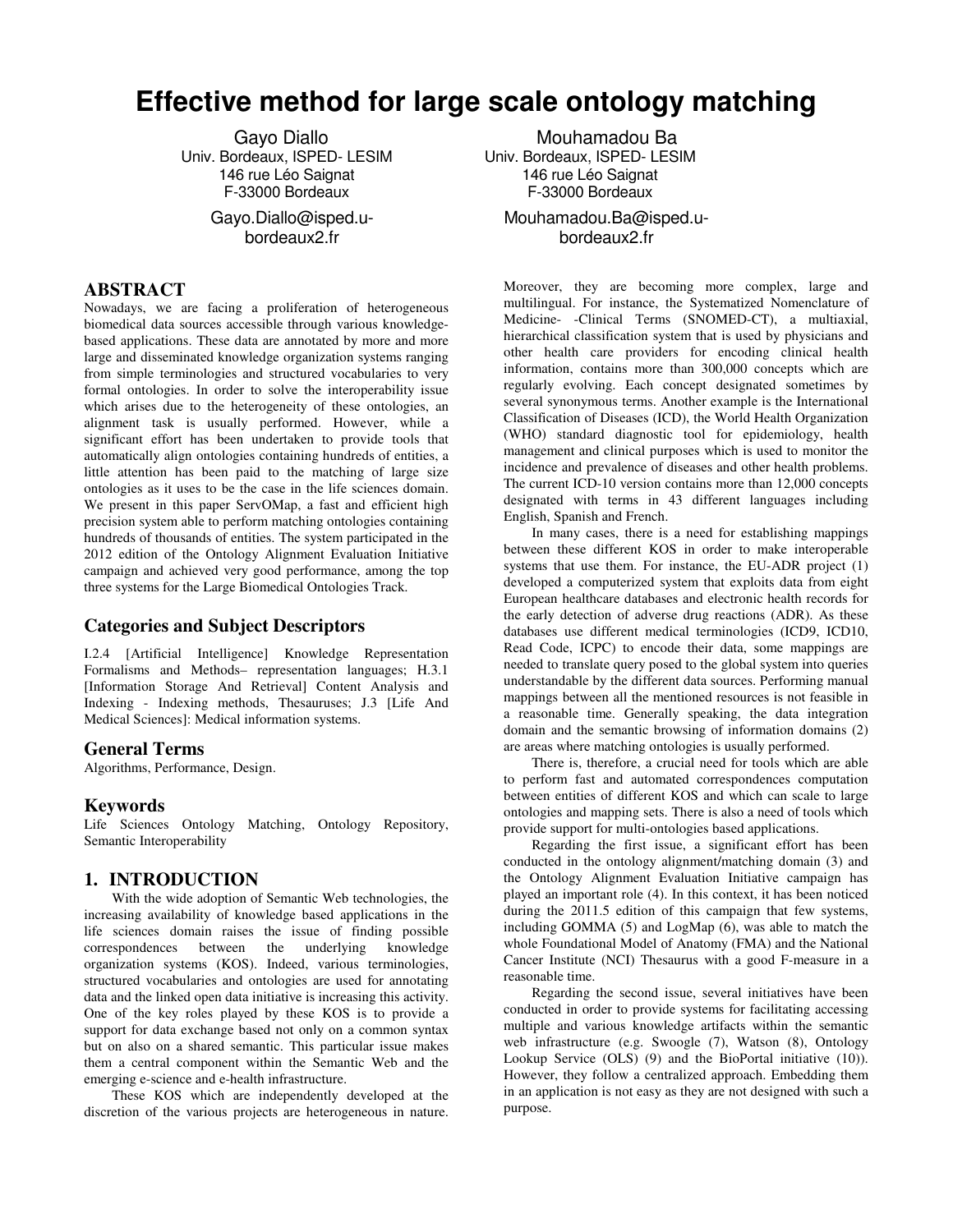The work described in this paper falls within the above mentioned research area and presents the ServOMap approach, a large scale ontology matching system which is able to deal with large ontologies associated with multilingual terminologies. ServOMap deals with ontologies described in the  $RDF(S)^{1}$  and OWL<sup>2</sup> W3C standard languages. It relies on the ServO Ontology Repository (OR) system (11) (12) which is able of managing multiple KOS and provides indexing and retrieving features. Thanks to the use of the ServO OR, ServOMap follows Information Retrieval (IR) based techniques for computing similarity between entities. Contrary to most of the existing large scale matching systems, it is knowledge background free ontology matching system.

From now on, an ontology repository is an index that could be maintained in the memory or in the system files and which store a "representation" of several KOS which are later used for performing some meta-operations including searching similarity between entities. The notion of ontology repository described here differs from the notion represented by system such as OWLIM (13) and more generally Ontology-Based Databases systems (14) and RDF repositories such as Sesame (15). It is more related to the work described in (16).

The rest of the paper is structured as follows. In section 2 we briefly outline the ServO OR on which relies ServOMap and we present its main features. In section 3 we detail the ServOMap ontology matching approach and discribe the different steps for similarity computing. We present in section 4 the evaluation performed on the Large BioMedical dataset provided by the 2012 edition of the OAEI campaign. We conclude in section 5 and give some perspectives as future work.

# **2. Background on the ServO Ontology Repository**

ServO is a system which provides decentralized ontology repository for managing heterogeneous knowledge resources (11). Its design principle is guided by the analogy that could be made between semantic resources retrieval available within an

functionalities that can be embedded within a knowledge-based application for accessing the managed ontologies.

It provides functionalities to meet the following set of requirements:

allowing building and maintaining decentralized repositories and make them communicating

• providing the ability to dynamically index a set of ontologies in a single repository that can be later updated as needed

be able to overcome the difference in the languages used for describing ontologies



**Figure 1: The Servo Kernel and Business Components (meta operations)** 

Thus, the approach adopted is based on the adaptation of IR tested and validated methods. And the following choices have been made (figure 1). First, a common meta-model is defined for representing any ontology regardless its language or format. This meta-model is instantiated by processing the input ontology with the JENA framework (17). Then, an Ontology Processing and loading module is designed and implemented. Finally, an Ontology Indexing Module (OIM) and an Ontology Retrieving Module (ORM) are designed.

The OIM and the ORM use the high-performance scalable information retrieval library Apache Lucene<sup>3</sup>. These components



ontology and traditional information retrieval (IR) techniques over a corpus of documents. ServO provides an OR and the

1

are detailed in (11).

 $\overline{a}$ 

The model for the OR defines the two main functionalities of the repository: indexing and retrieving resources according to some criteria. An indexing and retrieval model specifies how

<sup>1</sup> http://www.w3.org/TR/rdf-schema/

<sup>2</sup> http://www.w3.org/TR/owl-features/

<sup>&</sup>lt;sup>3</sup> http://lucene.apache.org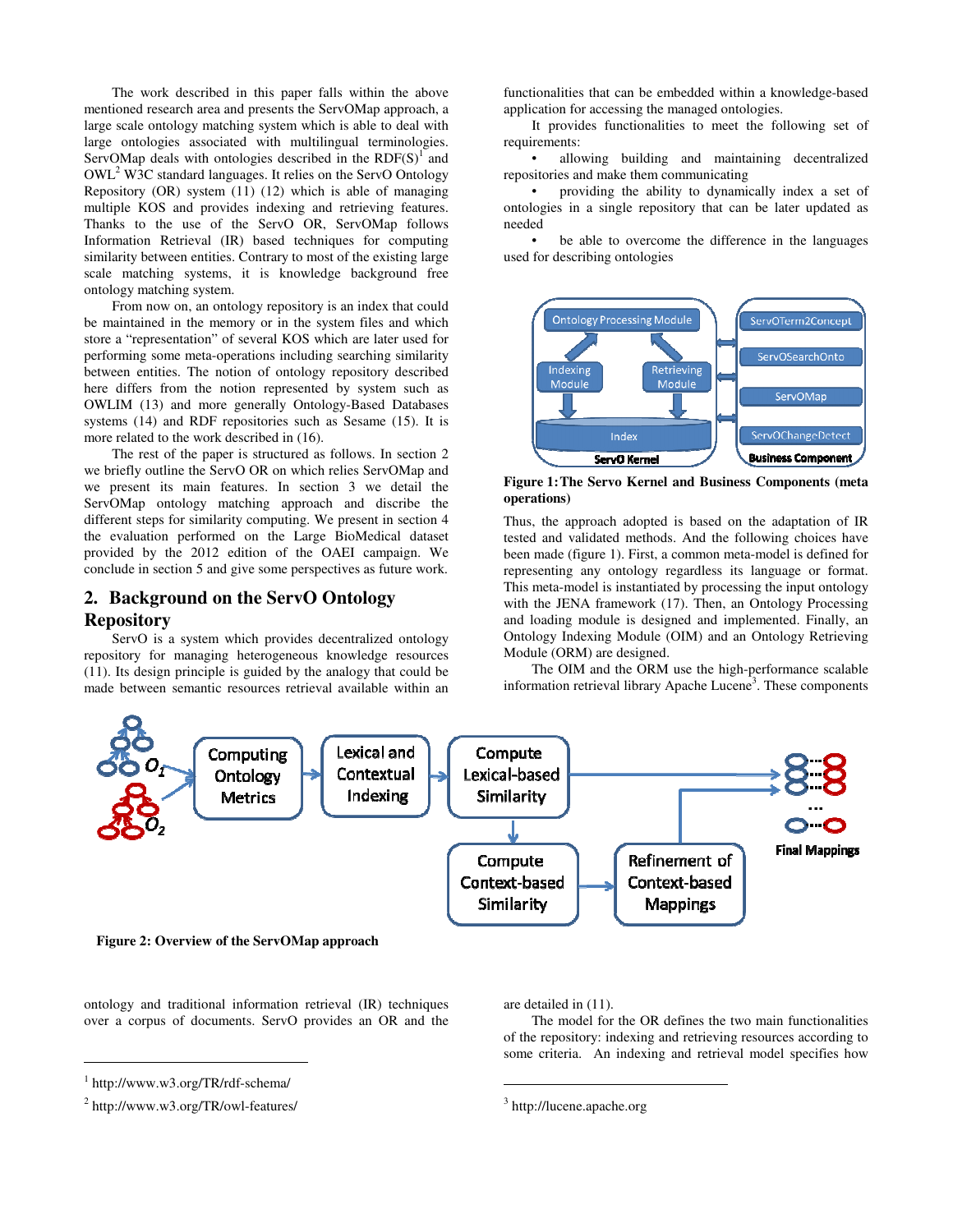documents and queries must be represented. Also it details the retrieval function to be used. Moreover it determines the notion of relevance. The relevance can be binary (the case of the Boolean model) or continuous (a ranked list of results).

ServO allows querying the repository by combining Boolean terms (a.k.a the labels of the entities) and both datatype and object properties. This requirement allows comparing in a structured basis several concepts from different ontologies. Following the functionality offered by the Lucene API, we adopted an approach which combines both the Boolean and the Vectorial space models (VSM) of IR to compute the relevance between the queries and the entities of the ontologies within the repository.

In the VSM, each document or query is represented by a vector in a space where each dimension is associated to an indexing term. The similarity between the query q and the concept c is computed as (11):

#### $score(q, c) = coord(q, c)$  "(q) " $\sum$ ( tf(t in c)" icf(t)<sup>2</sup> "t getBoost()" norm(t,c))

Where:

• tf(t in c) correlates to the term's frequency, defined as the number of times term t appears in the currently scored concept c. tf(t in c) =  $\sqrt{\text{frequency}}$ 

icf(t) stands for Inverse Concept Frequency. This value correlates to the inverse of ConceptFreq (the number of concepts in which the term t appears).

• coord(q,c) is a score factor based on how many of the query terms are found in the specified concept.

queryNorm $(q)$  is a normalizing factor used to make scores between queries comparable. It attempts to make scores from different queries (or even different indexes) comparable.

• t.getBoost() is a search time boost of term t in the query q as specified in the query text.

 $norm(t,c)$  encapsulates a few (indexing time) boost and length factors such as Concept boost and Field boost.

Finally, the different functionalities offered by the ServO OR are:

Mapping users query terms to concepts from previously indexed ontologies (Term2Concept)

• Ontology matching and semantic similarity computing between entities for different ontologies (ServOMap)

• Ontology searching in order to provide a KOS or a set of KOS suitable for a particular task (ServOSearch)

• Change detection between different versions of the same KOS (ServOChangeDetect).

In the following section, we detail the ontology matching process ServOMap which is based on the use of the ServO OR.

# **3. Large scale ontology matching with ServOMap**

In this section, we detail the overall process that ServOMap follows for computing similarity between entities of two given ontologies and more generally two given knowledge organization systems. The approach is depicted in Figure 2. There are 5 steps that are described below.

## **3.1 Computing Ontology Metrics**

The first step after parsing and loading input ontologies is to compute a set of metrics that are later used as parameters for the systems. These metrics include for any input ontology: the

average number of sub-concepts for a concept, the different languages used to denote entities labels or annotations, the most frequent terms within the ontology, the longest set of synonyms labels used to describe a concepts, etc. Some metrics are necessary for optimizing the use of the Lucene backend.

## **3.2 Lexical and Contextual Indexing**

As we have already pointed out, ServOMap relies on IR techniques for ontologies matching. Therefore, an ontology is seen as a corpus of document to process. Each entity (concepts, properties including both object properties and data type properties) is a document to process.

To do so, ServOMap constructs an inverted index (an ontology repository) from the input ontologies. Thus, for each ontology, ServOMap uses the Ontology Processing Module of ServO to retrieve all entities (concepts and properties). Then, according to the parameters computed during the previous step (Computing Ontology Metrics) a dynamic generation of entity description is performed. This process is dynamic as each entity is described according to the features it holds. Thus, some concepts may have synonyms in several languages or may have comments where other may only have English terms. Though, some concepts may have declared properties (either object properties or datatype properties), etc. During the dynamic description process, the retrieved labels from a concept are passed to a set of filters: stop words removal, normalization (upper case to lower case), punctuations removal, completion of labels by the permutations of their terms and so on. It is also possible to indicate whether ServOMap uses label stemming or not. Moreover, the words of a term can be concatenated as in the Table 1.

TABLE I. EXAMPLE OF AVAILABLE FIELDS WITHIN THE INDEX AND THEIR TERM COUNTS FOR THE FOUNDATIONAL MODEL OF ANATOMY ONTOLOGY

| <b>Field Name</b> | Term<br><b>Counts</b> | <b>Example</b>                                                 |
|-------------------|-----------------------|----------------------------------------------------------------|
| dDomain           | 15                    | spatialassocirelat                                             |
| dRange            | 5                     | string                                                         |
| directLabelCEn    | 152,088               | accessorilobarvein<br>veinaccessorilobar<br>veinlobaraccessori |
| directNameC       | 78,884                | accessorilobarvein                                             |
| directNameP       | 52                    | percentag                                                      |
| 1111              | 79,042                | http://bioontology.org/#Acces<br>sory lobar vein               |

Table 1 gives an example of available fields and their term counts within the index for the Foundational Model of Anatomy ontology (FMA). Term counts are provided by the Lucene backend. FMA contains 79,042 entities, among them 78,884 are concepts. As we can see, the value of the *dDomain* field (the domain of a property) is spatialassocirelat which is the term "spatial association relation". And the concept with id #Accessory\_lobar\_vein has as *directLabelCEn* the set {*accessorilobarvein veinaccessorilobar veinlobaraccessori*} for "Accessory lobar vein" and its permutations. All spaces are removed within labels.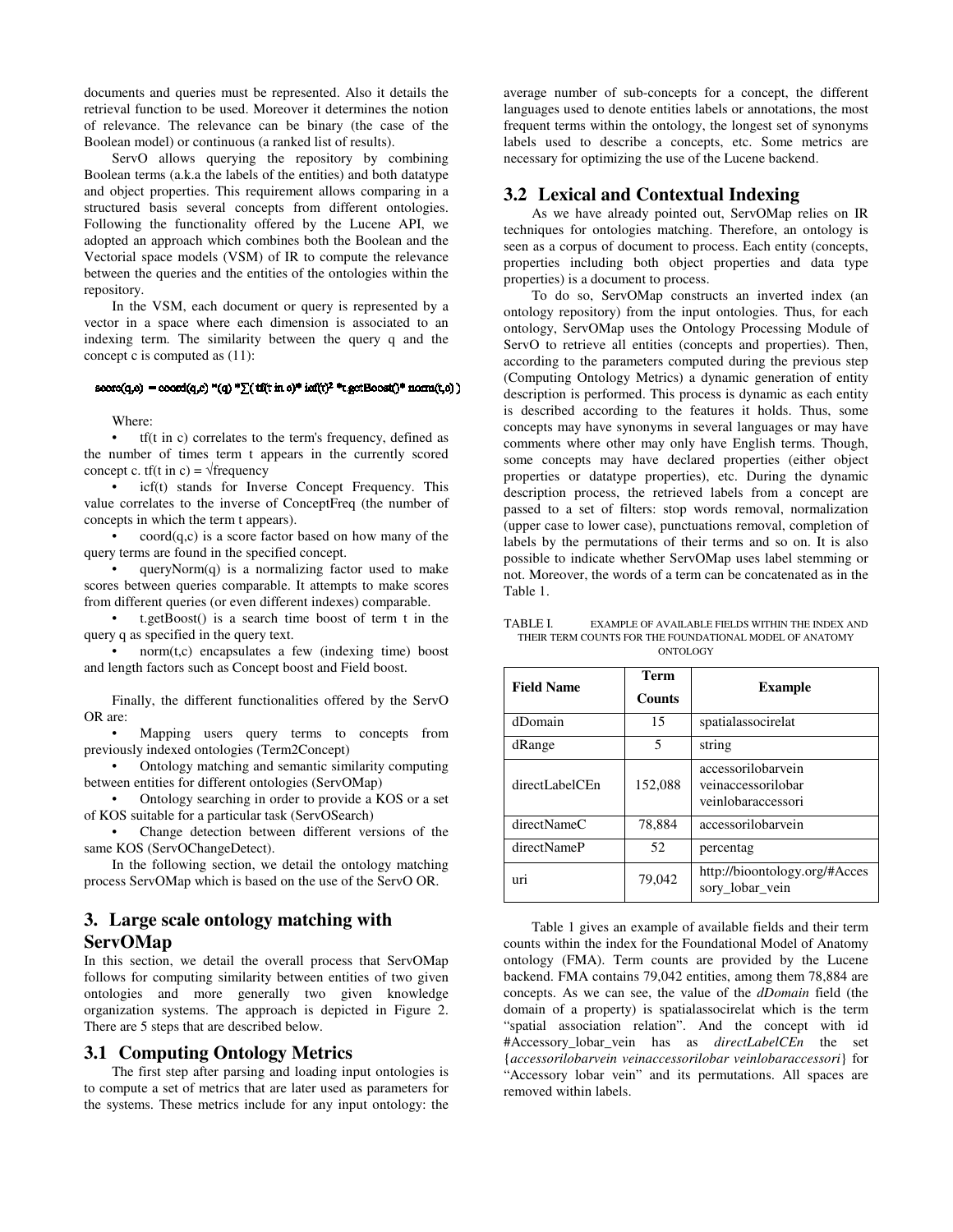In ServoMap we make the assumption that two concepts similar have likely their surrounding concepts similar. Thus, the description of a concept is completed by contextual descriptions. The first one is the SubConcept strategy where a concept is completed by the information about all its sub-concepts. The second strategy is the SupConcept strategy where each concept is completed by the description of its super-concepts. The third one is the SibConcept strategy. In this case the description of a concept is completed by the description of all its siblings.

A flag is used to indicate whether the two input ontologies have to be indexed or only the smallest one. This flag is exploited latter during the similarity computing phase.

## **3.3 Compute lexical based similarity**

After the indexing phase, ServOMap proceeds to the lexical based similarity computing. This step relies on the Ontology Retrieval Module of the ServO Ontology Repository and use the similarity function described in section 2.

Depending on the flag indicating the indexed ontologies, the Ontology Processing Module is called for retrieving the concepts to use for searching over the built index. Thus, if both input ontologies are indexed, the first one, let's say  $O<sub>1</sub>$  is used as search ontology over the index on the second ontology  $I_2$ . And, vice versa, the ontology  $O_2$  is used to perform search over the index of the first ontology  $I_1$ . If the flag indicates that only one ontology is indexed, then ServOMap performs only a one way search.

As in the lexical and contextual indexing phase, a dynamic generation of entity description if performed for any entity to use in order to search the index. A Boolean query is constructed with all the available fields for the entity (label, comments, properties, etc.). Please note that the same string processing task is performed for all the components of the entity in order to have the same level of description than the indexing phase.

Again, ServOMap relies on the ServO OR. Each Boolean query represented as a vector of terms is searched over the index. A ranked list of entities is retrieved. SeroMap keeps as a possible mapping the couple constituted of the entity to search and the entity having the highest similarity (vectorial similarity) with the entity to search. It can happen that several entities have the same similarity with the entity to search. In this case, in order to keep the most relevant, the local names of the entities are compared using the Levenshtein Distance.

At the end of this process, a first set of mappings between the two ontologies is made available.

## **3.4 Compute context-based similarity**

Usually the mappings computed previously are considered high precision based mapping. Indeed, as it is almost a strict equality that is used between entities to compare, and only the direct description is used, the mapping is likely to be correct. However, this high-level accuracy is relativized by the relatively low recall. And, as the objective is to return as many mappings as possible, there is a need to complete the set of mappings obtained previously.

To do so, a contextual based similarity is performed. The idea is based on the assumption that when two entities are similar, there is a big chance that the concepts that surround it are also similar. Here, by surrounding concepts we mean superconcepts, sub-concepts and siblings concepts. Thus, in the context based similarity, the description of a concept is based on the strategies outlined previously (i.e. SubConcept, SupConcept, SibConcept). This contextual strategy is applied only on concepts and not on properties. And, it is restricted to only the concepts that have not been yet mapped to any other concepts. This is again based on the assumption that if two concepts are mapped by the previous strategy, it is likely to be correct.

The same process as previously is followed for dynamically generating the description of the concepts. The resulting query is sent to the index for retrieving the possible mappings. The same process is repeated for *SubConcept*, *SupConcept*, *SibConcept*.

After the complete process, we have three sets of mappings according to the three strategies. These three sets are then combined and duplicates mappings are removed.

As our approach is mainly lexical based, we realized during our experiments that this strategy generates a lot of noise. We then defined a refinement strategy to select the best mappings among the set obtained during the context based mapping. This strategy is briefly described in the following section.

## **3.5 Refinement strategy for context-based mappings**

During the context mappings refinement we try to keep only the couples obtained and that do not contradict the

**Algo** *Refinement\_SubSupSib* **input**: vector *ContextM*, *LexicalM*

**output**: vector *CleanContextM*

**Begin** 

**For each** couple  $(C_1, C_2)$  in ContextM

**If** C<sub>1</sub> OR C<sub>2</sub> exists in LexicalM Then

- 1. **If**  $C_1$  is LexMappedWith Sup( $C_2$ ) or Sub( $C_2$ ) **Or**  C<sup>2</sup> is LexMappedWith Sup(C1) or Sub(C1)) **Then** removeCouple(C1,C2)
- 2. If C<sub>1</sub> is LexMappedWith Sib (C<sub>2</sub>) Then removeCouple(C1,C2)
- 3. **If** C2 is LexMappedWith Sib (C1) **Then** removeCouple(C1,C2)
- 4. **If** Sub(C1) isMappedWith (Sib(C2) **OR** Sup(C2) **Then** removeCouple( $C_1$ , $C_2$ )
- 5. **If** Sup(C1) isMappedWith (Sib(C2) **OR** Sub(C2)

Then removeCouple(C<sub>1</sub>,C<sub>2</sub>)

**Do** 4.) and 5.) for C<sub>2</sub>

**EndIf** 

**EndFor** 

**return** CleanContextM ;

**End** 

mappings that are already found with the lexical based mappings. Again, here, this is based on the assumption that the lexical-based similarity is highly accurate. In order to filter out the results provided by the *SubConcept, SibConcept, SupConcept* strategies we use the refinement algorithm described above and illustrated in figure 3. In this figure, *ContextM* is the set of mappings provided by the context-based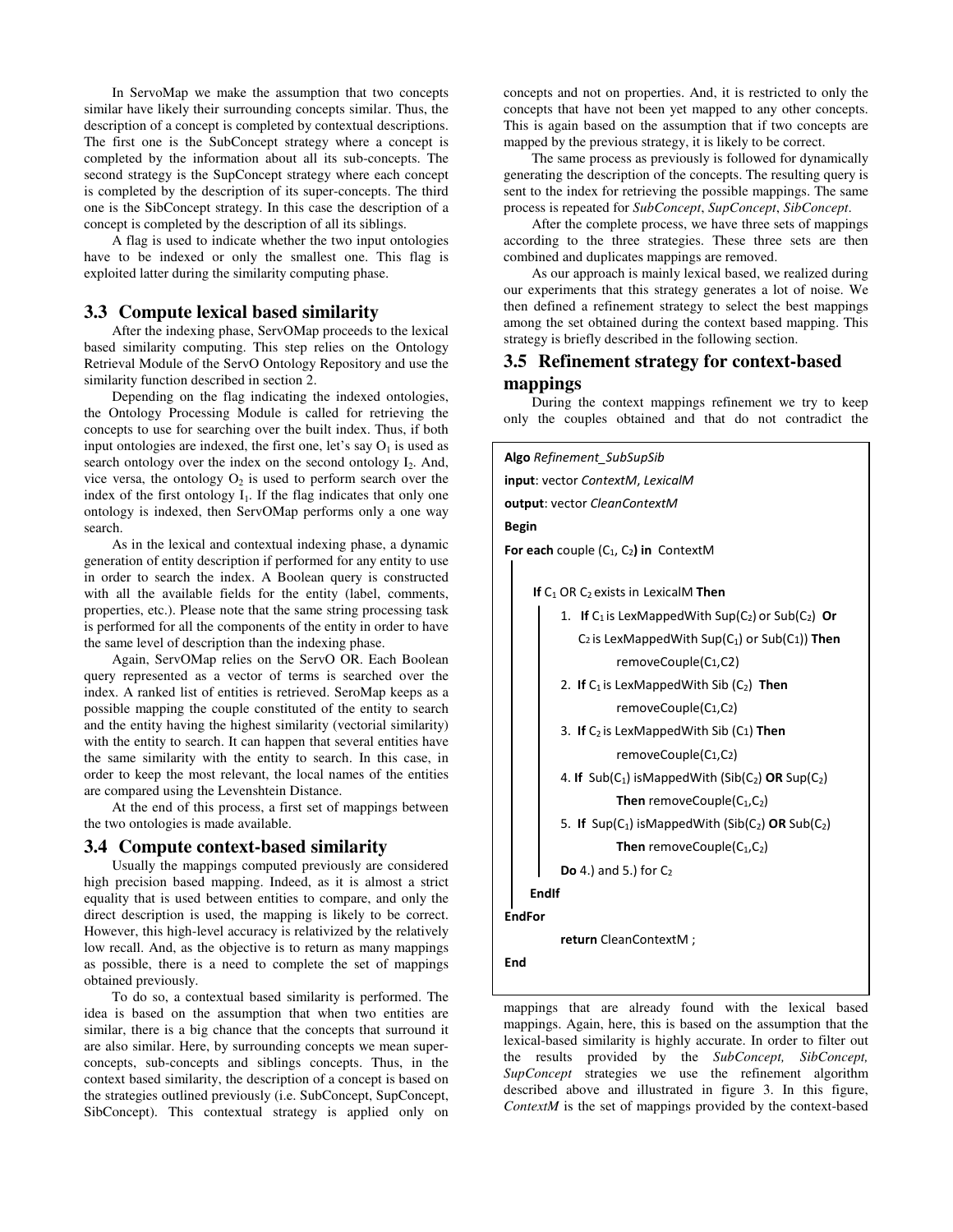

#### **Figure 3: Refinement strategy. If C1, C2 is obtained from the lexical mapping, all the contextual-based mappings which contradict C1, C2 are removed**

strategy; *LexicalM* is the set of mappings computed by the lexical based strategy. The idea is to avoid keeping a couple obtained from the context based similarity where one of the entries is already mapped during the lexical process by another concept. This strategy takes into account the worst case and allows removing several unwanted mappings and increase the recall at the same time. However, it generates noise, and the precision obtained with lexical-based mappings is then reduced.

## **3.6 Processing Disjoints Concepts**

Some knowledge organization systems are described in formal languages allowing expression complex axioms and constraints. In particular, declared disjoints concepts can be



**Figure 4: Strategy for processing disjoints concepts** 

found in certain KOS. As our approach is mainly based the lexical description of the features of entities, it is possible to find two concepts lexically similar while they are semantically declared as disjoint. In order to avoid such a situation, we have taken into account these cases during both indexing and retrieving phases.

Let's assume that  $C_1$  and  $C_2$  are two disjoints OWL concepts belonging to an ontology  $O_1$  and  $C_3$  and  $C_4$  two other disjoints concepts belonging to the ontology  $O_2$  (figure 4). In order to compute the similarity between  $C_1$  and  $C_3$ , we proceed as follows:

• If it is  $O_2$  which is indexed, then  $C_3$  must have a field *Disjoint\_Concept* which contains all the generated description terms of  $C_4$ . ServOMap proceeds inversely if  $O_1$  is indexed

• During the similarity computing phase, when the score between  $C_1$  and  $C_3$  is computed, the query is built taking into account the fact no terms from the field *Disjoint\_Concept* of C<sup>1</sup>  $(i.e. C<sub>2</sub>)$  appears in the generated description of C3. Similarly, no terms from the *Disjoint\_Concept* field of  $C_3$  (i.e.  $C_4$ ) appears in the generated description of  $C_1$ . Thus, we ensure a set of coherent mappings regarding disjointnes.

In the following section we present the evaluation of ServOMap that has been performed on a set of various dataset.

#### **4. Evaluation**

In this section, we report the performance achieved by our system on the large biomedical track of the OAEI 2012 campaign. To do so, we will describe first OAEI and the dataset that has been used in our evaluation.

# **4.1 The Ontology Alignment Evaluation Initiative**

The Ontology Alignment Evaluation Initiative known as the OAEI campaign is an international campaign for the systematic evaluation of ontology matching systems. A matching system is defined by OAEI as a software programs capable of finding correspondences (called alignments) between the vocabularies of a given set of input ontologies (3). The campaign started in 2004 and is mainly motivated by the need to establish a consensus for the evaluation of the ever increasing number of methods available for schema matching or ontology integration. It is usually associated with Ontology Matching (OM) Workshop of the International Semantic Web Conference (ISWC).

For the  $2012$  edition<sup>4</sup> of the campaign there were 23 participating systems for six entity matching problems and three others for the instance matching problem. This edition was aiming at automated evaluation to a large extent with new test sets that have been made available. This is the case with the Large Biomedical ontologies track referred to as LargeBio described in the next section.

The SEALS platform (18) is used for the automated evaluation of all the systems. The SEALS project is dedicated to the evaluation of semantic web technologies. It created a platform<sup>5</sup> for easing this evaluation, organizing evaluation campaigns, and building the community of tool providers and tool users around this evaluation activity. The different participant systems are wrapped according to the SEALS specification before to be uploaded to the platform. The overall process for the OAEI 2012 campaign using this platform is described in the campaign web site<sup> $\overline{6}$ </sup>.

## **4.2 The OAEI 2012 LargeBio dataset**

The LargeBio track is one of the most challenging tasks in term of scalability and complexity. The ontologies in this dataset are semantically rich and contain tens of thousands of classes. Indeed, the track consists of finding alignments between the Foundational Model of Anatomy (FMA) which contains 78,989 concepts, the SNOMED-CT which contains 306,591 concepts, and the National Cancer Institute Thesaurus (NCI) which contains 66,724 concepts.

The FMA is a domain ontology that represents a coherent body of explicit declarative knowledge about human anatomy. It is integrated in the distributed framework of the Anatomy Information System developed and maintained by the Structural Informatics Group at the University of Washington It is concerned with the representation of classes or types and relationships necessary for the symbolic representation of the

j

<sup>4</sup> http://oaei.ontologymatching.org/2012/

<sup>5</sup> http://www.seals-project.eu/

<sup>6</sup> http://oaei.ontologymatching.org/2012/seals-eval.html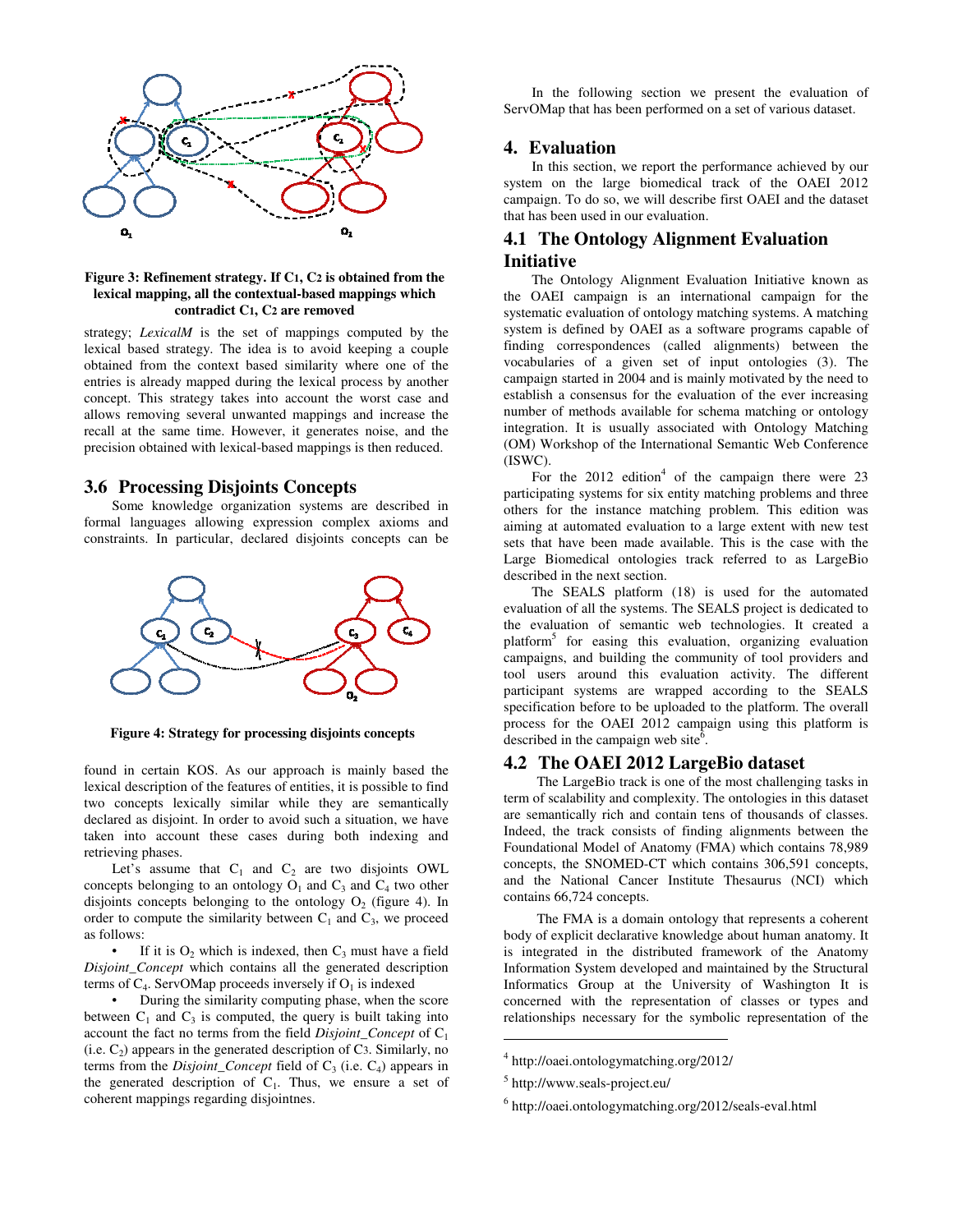phenotypic structure of the human body in a form that is understandable to humans and is also navigable, parseable and interpretable by machine-based systems.

SNOMED CT is a clinical healthcare terminology which provides a core general terminology for the electronic health record (EHR) and contains currently more than 311,000 active concepts with unique meanings and formal logic-based definitions organized into hierarchies. It is owned, maintained and distributed by the International Health Terminology Standard Development Organization (IHTSDO).

The NCI Thesaurus covers vocabulary for clinical care, translational and basic research, and public information and administrative activities. It provides reference terminology for many National Cancer Institute of the US National Institutes of Health and other systems.

The LargeBio track consisted of three matching problems: FMA-NCI matching problem, FMA-SNOMED matching problem and SNOMED-NCI matching problem. Each matching problem is divided in three tasks involving different fragments of the considered ontologies, i.e. a small fragment of the ontologies, a big fragment and the whole ontologies. This leads to 9 sub-tasks. The 2009AA version of the Unified Medical Language System (UMLS) Metathesaurus is used as the basis for the track reference alignments (19).

## **4.3 The configurations used for ServOMap**

As ServOMap is highly flexible, it participated in the campaign with two configurations. They differ by the parameters that are used to tune the matching process. These parameters are depicted on Table 2. The first version of the system that we refer to as ServOMap-lt uses the same processing technique for the terms of the entities being matched regardless their language (English, French, etc.).

|                                          | ServOMap-lt                   | <b>ServOMAP</b>                               |  |  |  |
|------------------------------------------|-------------------------------|-----------------------------------------------|--|--|--|
| Terms<br>processing                      | The same for<br>all languages | According to<br>the language<br>of the labels |  |  |  |
| <b>Entities</b><br>taken into<br>account | <b>Only Concepts</b>          | All Entities                                  |  |  |  |
| <b>Ontologies</b><br>indexed             | One                           | <b>B</b> oth                                  |  |  |  |
| <b>Searching</b><br>strategy             | One way                       | Two ways                                      |  |  |  |
| <b>Stemming</b>                          | Yes                           | No                                            |  |  |  |
| Arity of the<br>mappings                 | 1:n                           | 1:1                                           |  |  |  |

TABLE II. TABLE 1: PARAMETERS USED TO TUNE THE TWO VERSIONS OF THE SYSTEM

In addition, only concepts are taken into account contrary to the second version, which we refer to as ServOMap. Also, only one of the input ontology is indexed with ServOMap-lt, the second one being used for searching over the index. Finally, ServOMap-lt uses stemming techniques for the labels and it performs 1:n mappings while ServOMap takes into account only 1:1 mappings and does not use stemming. The two versions are freely available for download online<sup>7</sup>.

## **4.4 Results**

The evaluation is performed in a server with 16 CPUs and allocating 15 Gb RAM. 15 out of 23 participating systems/configurations have been able to cope with at least one of the tasks of the LargeBio track matching problems.

| TABLE III. | SERVOMAP-LT PERFORMANCE ON THE LARGEBIO |  |  |
|------------|-----------------------------------------|--|--|
|            | <b>DATASET</b>                          |  |  |

| <b>Task</b>           | <b>Precision</b> | Recall | F <sub>1</sub><br>measure | Time (s) |
|-----------------------|------------------|--------|---------------------------|----------|
| <b>FMA-NCI</b>        | 0.931            | 0.8    | 0.86                      | 366      |
| FMA-<br><b>SNOMED</b> | 0.956            | 0.60   | 0.802                     | 790      |
| <b>SNOMED-NCI</b>     | 0.875            | 0.593  | 0.706                     | 1,248    |
| <b>AVERAGE</b>        | 0.890            | 0.699  | 0.780                     | 2,405    |

The performance of the two versions of the ServOMap system is depicted on Table 3 and 4. We have averaged the results obtained on the entire sub-tasks (small, big, and whole). We refer the reader to the OAEI 2012 LargeBio web page for the complete results of the evaluation<sup>8</sup>. Thus, each matching problem (FMA-NCI, FMA-SNOMED, SNOMED-NCI) is presented in one row. The last entry gives the average of the entire LargeBio track. The last column gives the total computation times.

TABLE IV. SERVOMAP PERFORMANCE ON THE LARGEBIO DATASET

| <b>Task</b>           | <b>Precision</b> | Recall | F <sub>1</sub><br>measure | Time (s) |
|-----------------------|------------------|--------|---------------------------|----------|
| <b>FMA-NCI</b>        | 0.945            | 0.747  | 0.834                     | 327      |
| FMA-<br><b>SNOMED</b> | 0.953            | 0.656  | 0.777                     | 893      |
| <b>SNOMED-NCI</b>     | 0.901            | 0.554  | 0.687                     | 1,089    |
| <b>AVERAGE</b>        | 0.903            | 0.657  | 0.758                     | 2,310    |

 The best precision is obtained for the FMA-SNOMED matching problem with 95.6% and 95.3% for ServOMap-lt and

j

<sup>7</sup> http://code.google.com/p/servo/

<sup>8</sup>

http://www.cs.ox.ac.uk/isg/projects/SEALS/oaei/2012/results2 012.html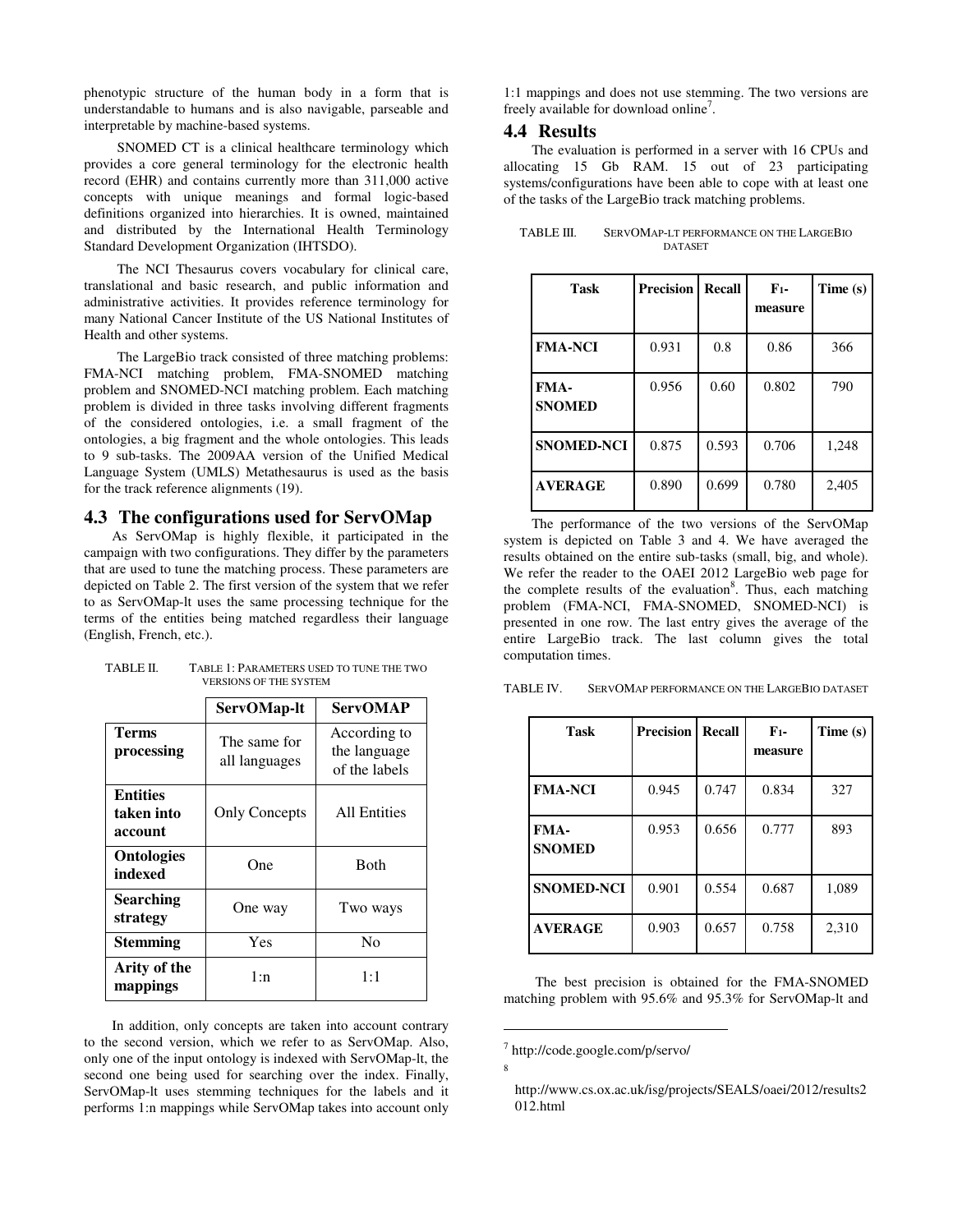ServOMap respectively. The best recall is obtained for the FMA-NCI matching problem. ServOMap-lt obtained 80% while ServOMap obtained 83.4%. We can notice on average that ServOMap-lt provides the best recall (65.7%) while ServOMap achieves the best precision (90.3%). Clearly, these results show that ServOMap-lt benefited from 1:n mappings by providing more correspondences that can be found in the reference alignment. However, this decreased its precision. Another explanation of the lower precision is the use of stemming techniques which lead to grouping to the same index entry different labels having the same stem. In contrast, ServOMap thanks to the 1:1 mapping strategy was able to provide the most precise correspondences, but with a lower recall.

From the computation time point of view, the SNOMED-NCI task was the longest to complete with respectively 1,248 seconds (20.8mn) and 1,089 seconds (18.15mn) for ServOMap and ServOMap-lt. In contrast, the FMA-NCI matching problem was the fastest to complete. ServOMap-lt performed the task in 366 seconds (6.1mn) while ServOMap finished in 327 seconds (5.45mn). These results are in line with the size of the ontologies to match. The SNOMED-NCI is the largest task to process in term of involved entities.

Now let's compare our system to the other participating systems which completed the LargeBio track. According to the official OAEI results, we have presented the summary of the top-8 systems in Table 5. According to these figures, ServOMap-lt provided the best results in terms of F-measure and precision for the FMA-SNOMED task while ServOMap generated the most precise mappings when all the task are averaged, with 90.3%. ServOMap-lt finished overall second in term of F-measure with 78% closely behind the YAM++ system (78.2%) (20). For the computation times, ServOMap finished the entire 9 tasks in 2.310 seconds (38.5 mn) at the second position behind the LogMaplt system (711 seconds) (14) while YAM++ completed them in 18 hours. We mention that GOMMA, YAM++ and LogMap systems use different kinds of background knowledge. LogMap uses normalisations and spelling variants from the UMLS Lexicon while use the general purpose background knowledge provided by WordNet and GOMMA reuses mappings from FMA-UMLS and NCI-UMLS.

Please note that the last column of table 5 (Incoherence) reports the number of unsatisfiabilities when reasoning using the HermiT reasoner with the input ontologies together with the computed mappings. The logic assessment of computed mappings is not a feature implemented yet into ServOMap. LogMap was the system which provides the cleanest mappings.

TABLE V. SUMMARY RESULTS OF THE LARGEBIO TOP 8 SYSTEMSTRACK

| System       | <b>Total Time (s)</b> | Average   |        |           |             |  |
|--------------|-----------------------|-----------|--------|-----------|-------------|--|
|              |                       | Precision | Recall | F-measure | Incoherence |  |
| $YAM++$      | 67,817                | 0876      | 0.710  | 0.782     | 45.30%      |  |
| ServOMapL    | 2,405                 | 0.890     | 0.699  | 0780      | 51.46%      |  |
| LogMap noe   | 3.964                 | 0.869     | 0.695  | 0.770     | 0.004%      |  |
| GOMMA Bk     | 5.821                 | 0.767     | 0.791  | 0768      | 45.32%      |  |
| LogMap       | 3.077                 | 0.869     | 0.684  | 0.762     | 0.006%      |  |
| ServOMap     | 2.310                 | 0.903     | 0.657  | 0.758     | 55.36%      |  |
| <b>GOMMA</b> | 5.341                 | 0.746     | 0.553  | 0.625     | 24.01%      |  |
| LogMapLt     | 711                   | 0.831     | 0.515  | 0.586     | 33.17%      |  |

## **5. Conclusion and Perspectives**

We have presented in this paper the main component of the ServO Ontology Repository and detailed its ServOMap component for large scale ontology matching. We have reported the performance obtained by this component on the LargeBio track during the 2012 edition of the OAEI campaign. The two versions of ServOMap achieved very good results both in term of F-measure and computation times by finishing among the top-3 systems and providing mappings with the best precision. We notice, however, that so far our approach relies heavily on the richness of the description of the input ontologies, which used to be the case in the life sciences domain. The efficiency is reduced for KOS whose mappings must be based more on the structure.

There is a room of improvement of this research work. First, we plan to improve the algorithm used for filtering out the mappings provided by the context-based matching in order to increase recall without reducing the precision. ServOMap does not use any external resource in the similarity computing process. We intend to use the UMLS resource for better discarding wrong mappings for the ontologies presents in this resource. Moreover, the current version does not take into account the mapping of two ontologies described in two different languages. For instance, an ontology with terms in English to compare with an ontology with terms in German. An improvement of the system is then to implement a cross lingual ontology matching. Finally, we plan introducing logic assessment of computed mappings (21) and implementing a user-friendly interface.

#### **6. Acknowledgment**

We thank the organizers of the OAEI evaluation campaigns for providing us the test data and Seals infrastructure and the LargeBio track organizers for their valuable feedback.

## **7. References**

1. Avillach P, Mougin F, Joubert M, Thiessard F, Pariente A, Dufour J-C, et al. A semantic approach for the homogeneous identification of events in eight patient databases: a contribution to the European eu-ADR project. Stud Health Technol Inform. 2009;150:190–4.

2. Diallo G, Khelif K, Corby O, Kostkova P, Madle G. Semantic Browsing of a Domain Specific Resources: The Corese-NeLI Framework. Web Intelligence/IAT Workshops. 2008. p. 50–4.

3. Shvaiko P, Euzenat J. Ten Challenges for Ontology Matching. In: Meersman R, Tari Z, editors. On the Move to Meaningful Internet Systems: OTM 2008 [Internet]. Springer Berlin / Heidelberg; 2008. p. 1164–82. Available from: http://dx.doi.org/10.1007/978-3-540-88873-4\_18

4. Euzenat J, Meilicke C, Stuckenschmidt H, Shvaiko P, Santos CT dos. Ontology Alignment Evaluation Initiative: Six Years of Experience. J. Data Semantics. 2011;15:158–92.

5. Kirsten T, Gross A, Hartung M, Rahm E. GOMMA: a component-based infrastructure for managing and analyzing life science ontologies and their evolution. Journal of Biomedical Semantics. 2011;2(1):6.

6. Ruiz EJ, Grau BC, Zhou Y, Horrocks I. Large-scale Interactive Ontology Matching: Algorithms and Implementation.